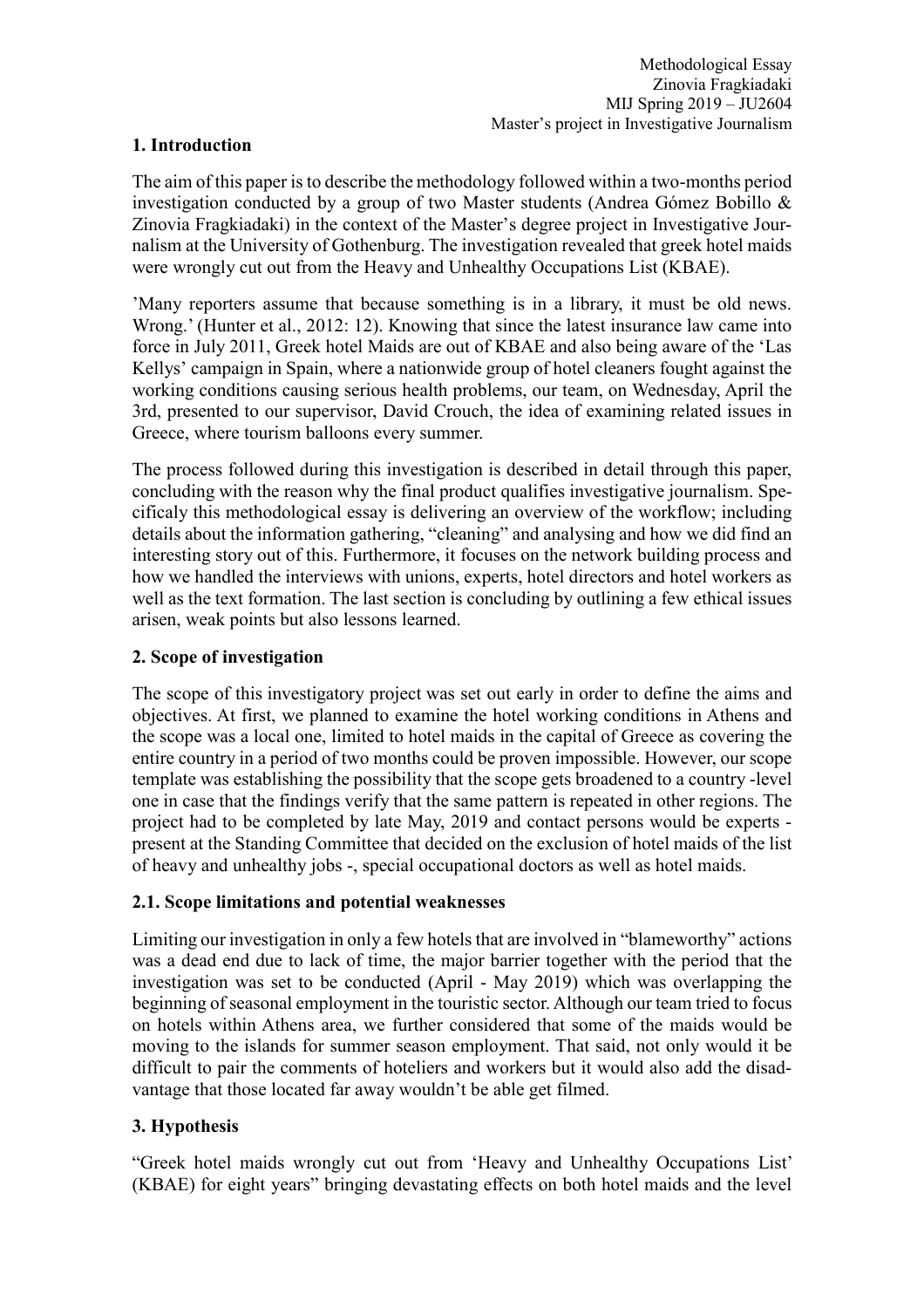of occupational health and safety. The "who" of this story is not just a name and a title, it is a personality, with character traits and a style- Greek hotel maids. The "when" is not the present of the news, it is a historical continuum; the procedure for them to be cut out from the list that was arbitrary and based on "absurd" views. The "what" is not merely an event, but a phenomenon with causes and consequences; maids can't benefit from the advantages of being on the KBAE list, like early retirement. The "where" is not just an address, it is a setting, in which certain things become more (or less) possible; the Greek touristic sector which is reaping the benefits of the increasing touristic influx each year (Hunter et al., 2011: 8).

# **4. Audience and publications**

# **4.1 Target audience**

"Readers make the news" was one of the most common sayings of Professor David Crouch during MIJ lectures. Having therefore in mind that the right concentration on our targeted audience can enhance all our efforts to make this investigation worthy and unique, we aimed to greek citizens and, especially at the working class, including hotel workers. Moreover, as the project was occasioned by the Spanish movement "Las Kellys", Spanish citizens would be potentially interested in the topic that they have been already familiar with.

# **4.2 Target outlets**

We targeted local Greek investigative outlets such as Inside Story and Vice Greece but also several other greek news publications including "nafteboriki.gr", "kathimerini.gr", "Εθνος", "taNea.gr", "TO BHMA", "Enikos.gr" and "Protothema.". The Spanish "La información.com" was further reached, while Guardian UK was another option as well.

## **5. Background**

As open sources either validate or disprove specific points of the hypothesis and further allow the journalist to deduce the secret more accurately (Hunter et al., 2011: 31), the group's strategy began by searching for proof using open sources like news online, documents, research, information by governmental organisations.

Indeed, the group found several news articles published mainly in 2011 regarding the introduction of the new list of heavy and unhealthy occupations informing on exclusions and inclusions of jobs. However, nothing was published in terms of maids' current situation in Greek media. That led to the main angle of the news story.

On the other hand, Andrea found plenty of articles published in Spanish media (about Spanish hotel maids) as, as mentioned before, it has been a hot topic there during the last few years. We checked content related to Greek workers in Spanish media, also English written media but to no avail.

In our effort to find previous research, we came across the "Assessment and Prevention of Occupational Risk in the Touristic Sector" which was shared with us by the special occupational doctor Ilias Tantis. The assessment was conducted back in 2007, by the Hellenic Institute of Occupational Health and Safety (ELINYAE) but was crucial in helping us understand the ergonomic risks both chambermaids and other hotel workers face and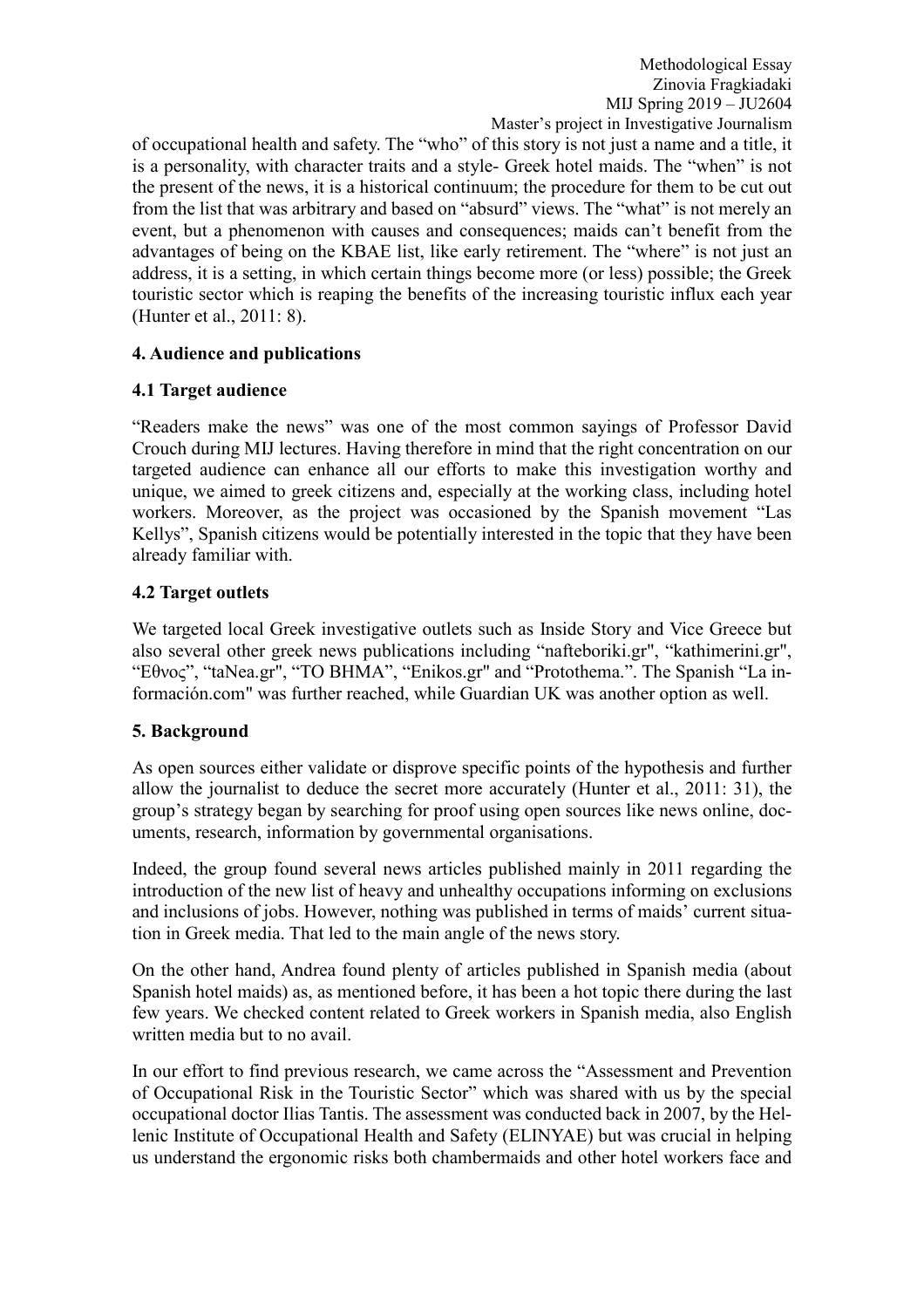## **6. The process by which the investigation was carried**

#### **6.1 Choosing a story for investigation**

In the beginning of the MIJ Programme, 11th of September, a lecture entitled "What is Journalism" taught us that a successful investigative story should be several things; original, fresh, new, unexpected, counter-intuitive, relevant to target audience, timely, socking, significant, it should add a new aspect to a broader story, get people talking, imply that "something must be done" and of course involving interesting people. Therefore, we began our selection process sticking to the aforesaid criteria but also to the perception that "..investigation is a weapon, and you can hurt people with it – deliberately, or by your own carelessness." (Hunter et al., 2011: 12)

The "Hotel Maids" topic was chosen after keeping track of what's in the news, paying attention to what's changing in our environments, and listen to peoples' complaints (Hunter et al., 2011: 11). But, until that point we recognised several social problems (William C. Gaines, 2008: xv), interesting to investigate according to the aforesaid parameters, such as the Swedish youth joining Universities for free only because of the benefits; the fraud behind social media adds; the inefficiency on gambling control; the fraud in telephone companies taking advantage of elderly people; the liability of Greek Government for the increasing loss of land and properties due to fires over the last decade and the wrongdoing behind Teleperformance relocation policies.

Another lecture of the MIJ programme shed light on the ways of finding a potential investigative story either trying to prove wrongdoing that might be happening, getting a leak by a whistleblower, or copying a pattern. We chose the latter not only because it had more potential to be true but also because it was the topic that we believed to from the very first moment. Besides, if the story does not touch your passions, one way or another you are going to fail with it (Hunter et al., 2011: 12). The group was strongly believing that due to the similar culture that Mediterranean countries share, there were high probabilities of the story being repeated in Greece.

#### **6.2 Background research process and work devision**

We created a contact list and a calendar to our convenience and, most importantly, we did not let the language be a barrier to our investigation. Zinovia took over all the papers, research and articles in greek for translation and also contacted Greek people. At this point it important to mention that all the emails used to have an extra, translated version so that we did not waste time and keep pace with each other.

In mid-May the team met in Athens, Greece for the most critical part of the project, that of the interviews with several experts. Having structured our questions together, Andrea was filming and editing the interviews while Zinovia was the interviewer and translator.

Regarding the background research, articles in Spanish Media, specified to us the types of health problems suffered by workers (e.g.: musculoskeletal disorders, traumatic injuries, respiratory illnesses, infectious diseases and the medicines they have to take).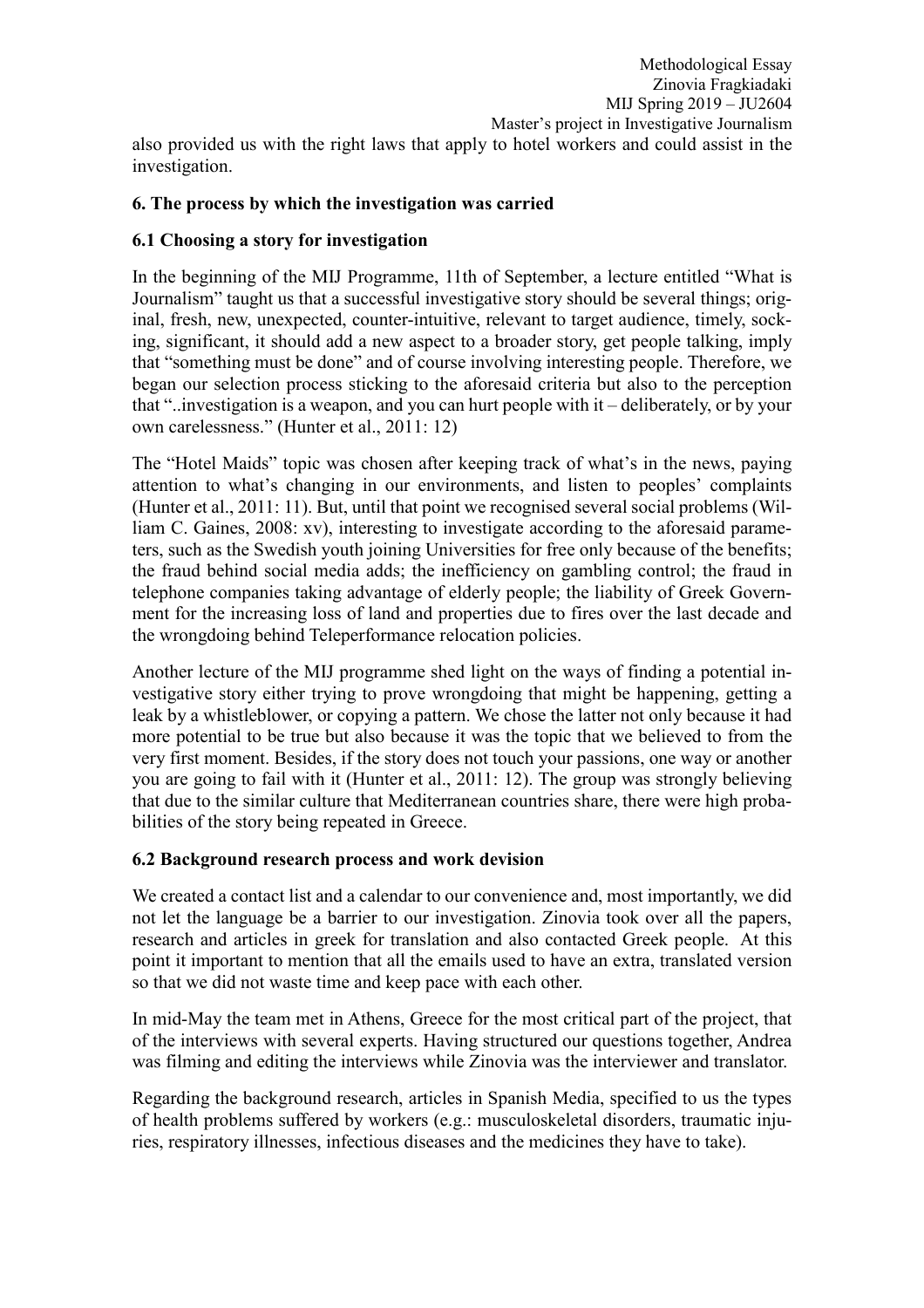The research was expanded in digital media and social media including Twitter, Facebook and LinkedIn so that we could come into contact with the maids. Furthermore, an app where people complained about several topics was found, but without any result.

The three main labour laws regarding 'Safety and Health of Workers' in Greece (N1568/85, N 2224/94, Π.Δ. 17/1996, Π.Δ. 397/1994) played a major role for information surrounding the story.

Other general statistics that helped frame the story were statistics on working conditions by sector by the Greek Ministry of Labour, Social Security & Social Solidarity. (YΠΑΚΠ); information regarding average salaries, contracts and dismissals provided byΥΠΑΚΠ; Statistics on tourists' arrivals in Greece issued by the Hellenic Statistical Authority.

We further formed a plan regarding how we are going to approach the hotel directors that possibly circumvent the law (i.e. Trip Advisor/reviews/ claims on Facebook groups of Hotel Workers etc.).

## **6.3 Forming the hypothesis**

Our first, weak enough, hypothesis was: "Greek government fails to protect hotel workers 'neglecting' their contribution in the hospitality sector and therefore Greek tourism and economy." Together with our supervisor we identified two major mistakes; the first one and easy to correct - was that hotel workers had to be narrowed down to a more specific group (e.g chefs, maids, receptionists) and furthermore including the Government was making the hypothesis difficult to be proved.

As we were gathering information, we came across to the official KBAE list stating that maids were deleted, and we realised that the KBAE list was the main angle and proceeded with the following hypothesis:

"Greek hotel maids wrongly cut out from 'Heavy and Unhealthy Occupations List' (KBAE) for eight years" bringing devastating effects on both hotel maids and the level of occupational health and safety. That would or would not be true; we still had to get the facts (Hunter et al., 2011: 14).

The team used the hypothesis as a tool to further define specific "questions that must be answered" (Hunter et al., 2011: 14) such as; why are they cut out from the list; what do we mean by the word "wrongly"; who is to blame for; how does this exclusion affect them; how many people are affected? would their inclusion in the list make their life better and why? etc.

After discussions mostly with occupational doctors, who confirmed the high ergonomic risk of the occupation, thorough desktop research in older reports worldwide so that we understand the health problems hotel maids tend to suffer from but also days of reading the labor law and documents shared by the Greek authorities on the amount of inspections, working days and wages, we successfully verified our hypothesis, since we had found at least four sources who confirmed it (Hunter et al., 2011: 14).

# **6.4 Identifying and approaching potential outlets for publication**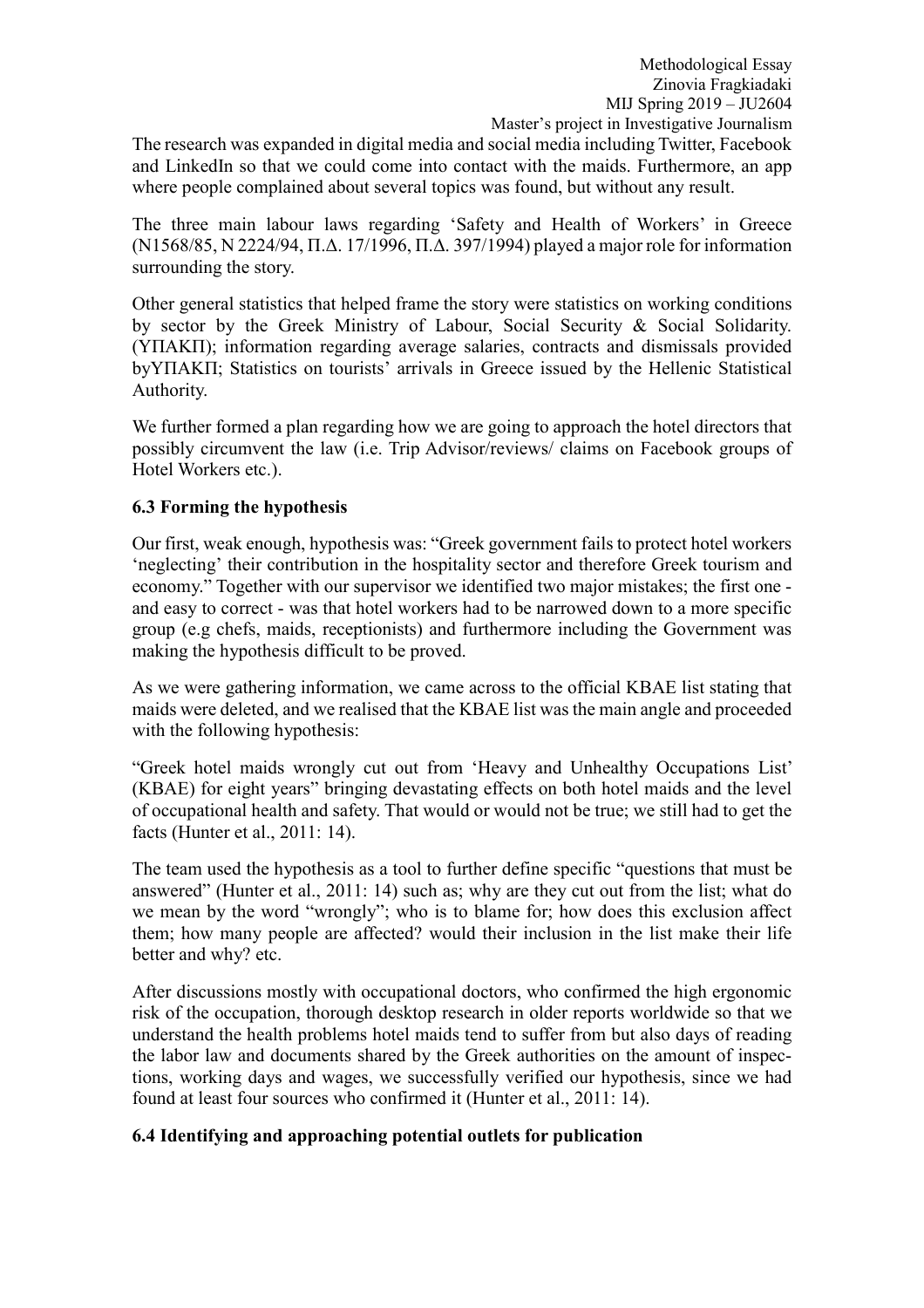We contacted the above publications (part 4.2) early in the investigative process via email, aiming to pitch our work through a well-structured email, proposing them to consider our investigation and to address our work to a specific editor.

Pitching our work was a challenging task asthe team did not want to share the information we gained through our investigation process without having finalised our story, in fear of "stealing" our content. Therefore, only the necessary information was shared.

The pitching text was relevantly short, with a strong subject, presenting reasons why this story is worth reporting and why it concerns their readers. Our personal portfolios were linked as well, so that editors could know what to expect from us.

Although that we did not manage to produce our whole journalism project in collaboration with an editor, the team has been in talks with both Vice, Greece and Inside Story for getting published.

Also, Andrea is in talks with an online newspaper where she used to work even though the angle of the story would have to change to a more economical aspect due to the specialisation of the outlet.

# **6.5 Choice of methods for the investigation**

The basic methods followed during our investigation were desktop research and interviews. As described above, part of our strategy in the initial stage was to begin research with the easiest questions, meaning those one can answer with information that does not require talking to people (Hunter et al., 2011: 21).

Following the steps provided by Hunter et al (2011: 33-35) we confirmed that we weren't missing anything important and that we were taking each step at the right time.

It is important to mention that the group examined why hotel maids in Greece are no longer considered a heavy and unhealthy job, impartially and committed to journalists' first obligation; the truth. (Bill Kovach and Tom Rosentiel, 2014: 47-68).

## **6.6. Identifying sources and interviewees**

Open sources provided us with a list of far more interesting names to call (Hunter et al., 2011: 21). For example, the official KBAE List provided us with the names of the members of the committee who objected the exclusion of maids.

We further created a list with all potential key actors of the story such as several unions and institutions supporting the sector like the Hellenic Society for Labor and Environment Medicine (EYEP) and the Hellenic Institute of Occupational Health and Safety, as well as the ministry of Labor, Social Security and Social Solidarity. That way, desktop research and general sources led us to the expert sources - basically occupational doctors - who, in turn - led to unique findings. Both documents and statements on the overall standing committee procedure and health problems.

The protagonists of our story, maids, were identified via digital and social media research as explained earlier.

The contacting procedure was based on three steps in order to secure a response: 1) asking for an interview, 2) informing about questions, 3) informing about all criticism and ask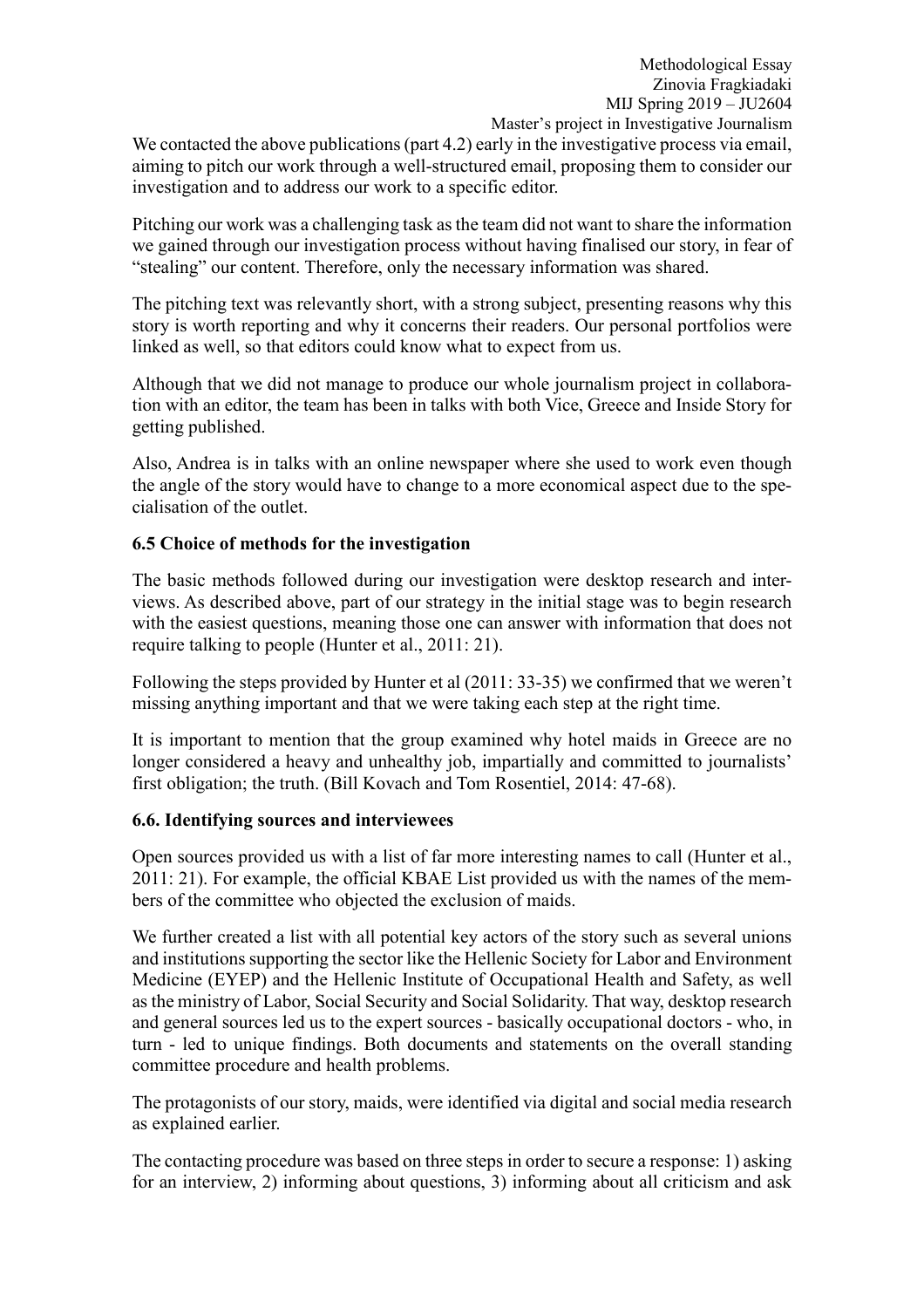What we learned out of the source gathering procedure is that the more sources you have the more interesting angle you can shape. Although we did not include every single interviewee, they all played their specific role to the final result.

## **6.7 Problems of securing and conducting interviews**

Occupational Doctor Tantis T. Elias was one of the occupational doctors provided by Hellenic Society for Labor and Environment Medicine (EYEP), however the fact that he was not located in Athens made it difficult to interview him in person. The interview was held via email instead, which proved equally helpful.

The same problem was faced with many maids that were willing to answer our questions but they were not living in the capital at the moment the investigation was being conducted due to seasonal employment in the islands. Furthermore, one of the maids that we were in contact with from the very beginning had to stay in hospital for some time due to respiratory infection and couldn't be filmed neither recorded, which limited her quotes to just text.

Even though we gave our sources a good reason to speak with us (Hunter et al., 2011: 43), our efforts to get in touch with many hotel directors, the outsourcing company and the Minister fell into oblivion.

# **6.8 Problems of finding and using sources**

Although Andrea pretended she was a former hotel worker and managed to join a Facebook group in which people asked and offered hotel related jobs but also made complaints about working conditions - and made a post explaining that she was looking for maids who want to share personal experiences, the post received very low engagement. However, the group helped us find maids through other posts and comments. Therefore, we managed to reach some of them by direct message.

A follow up post was made one week after, stating that "We are looking for maids from specific hotels that hire outsourcing companies as we had been told by one of our sources." A person replied and promised to look for contacts but to no avail.

Finding the contacts of committee members that voted for the KBAE list was challenging enough as we contacted the wrong people several times since some of them claimed not having participated even though they were on the online list or others had a common name and surname.

Interviewing "victims" was expected to be a significant obstacle, while the source anonymity, added to the limitations. Due to the sensitive environment of the current investigation, the fear of hotel maids to lose their jobs was be a crucial factor in their willingness to get interviewed on camera or reveal their name as well as the name of the hotel they work for. However, the group did not experience big problem with respect to using the sources as maids were willing to see their views getting published, some of them under the source anonymity though.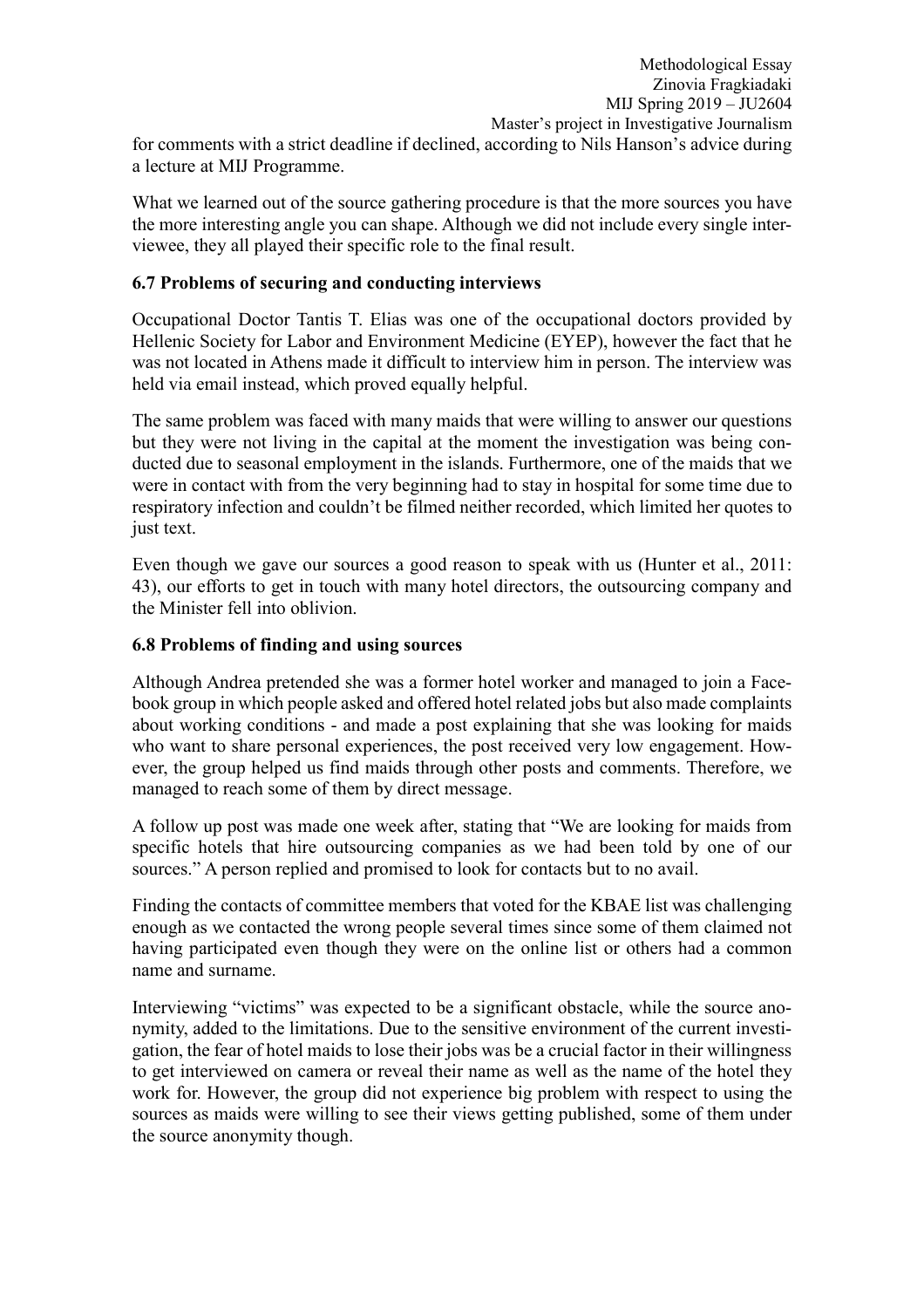Moreover, Dr. Drakopoulos was willing to get interviewed as the then representative of ELINYAE but in present he preferred referring to him as an occupational doctor and Vice president of the Laboratory of Labor Medicine and Environment of our country, but not as an employee of ELINYAE because he did not have the authorization to speak from the new Board of Directors of the Institute.

# **6.9 Evaluation of different aspects of evidence**

First of all, we evaluated the maids' claims that are suffering problems that would qualify them for being part of the KBAE list. Not only did we get in contact with more maids to ask if this is real but also with occupational doctors; Elias Tantis and Vasilis Drakopoulos to get a scientific perspective.

Moreover, we verified and subsequently evaluated the exclusion of the maids from the unhealthy jobs by finding the official KBAE list which included the comments of those disagreeing with that action; also a proposal for a risk evaluation. Besides, the reportage requires documentation to support or deny the declarations of sources(Hunter et al., 2011: 11).

# **6.10 Evaluation of hypotheses in the light of evidence**

The aforesaid evidence proves the hypothesis "Maids wrongly cut out from KBAE", because there is proof that there were scientific views that were not taken into account (e.g. proposal for a risk evaluation that was never done) and also there is scientific proof that maids should be in the list as they suffer musculoskeletal problems that would qualified them for being part of it.

## **6.11 Discussions with editors and/or others**

The discussions with our professor and supervisor were mostly regarding evidence. In particular when the idea was first presented during a class discussion he was interested to see what we can make out of it. However, in the private meeting with him, he pinpointed all the weaknesses, probably for the shake of debate, focusing especially on the fact that we were missing official documents/proof at that period of time. He did have a valid reasoning that made us prove our point true. Even after finding documentation, he was constantly reminding us that we should always link our findings with the sources, which in my opinion was one of the most important lessons learned during that course.

Pretty sure about our sources and general evidence, I recently met an editor from Inside Story.gr, Mr. Christos Ioannou, to "sell" our project. He has impressed by the topic, our findings and sources as well. He further mentioned a few other aspects of the topic that could be investigated further or even become another stand-alone article such as the lack of risk assessments for 8 years or the correlation of the benefits that maids in Greece receive with another country which is either completely similar in terms of economicalpolitical status or completely different. The overall discussion inspired us to expand the investigation and helped me understand how many different aspects a story can take when there are sources and valid proof.

## **7. How the finished report was produced**

## **7.1 How we opted to structure the feature**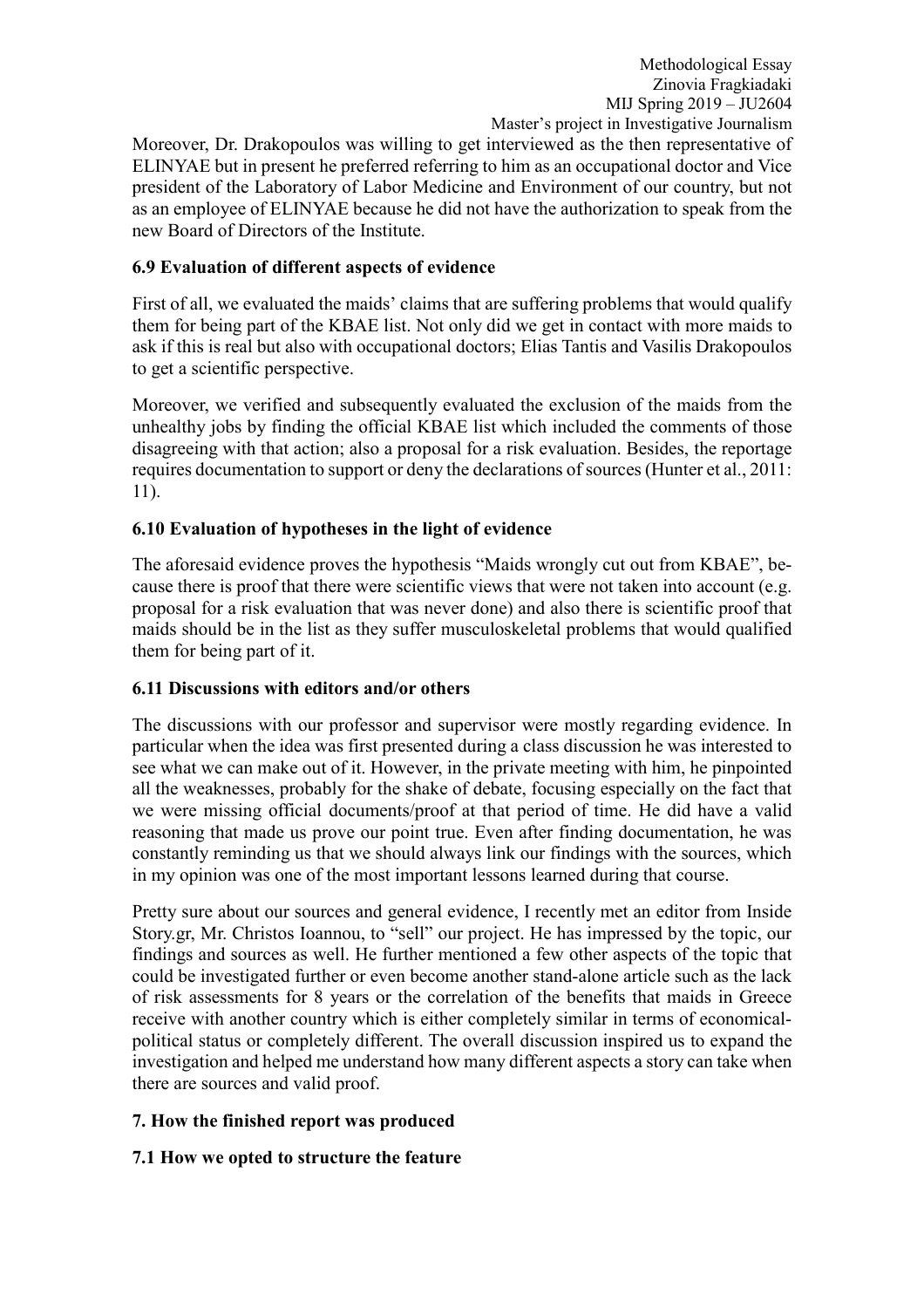Having on mind that writing an investigative story is not the same task as writing a news story (Hunter et al., 2011: 11), we opted to structure the feature following the chronological narrative of present - future - past (Hunter et al., 2011: 67).

After discussions with our supervisor, we decided to begin with with the moment that will hook the viewer; a human-centric problem, Myrofora Stamopoulou, a hotel maid who suffer the occupational health problems. Later the story takes the reader into the past, and lets him/her stay there long enough to see what happened during the Standing Committee who decided for KBAE list in 2011. Then we bring the story back to the present to allow the reader to absorb the story and understand the progress made (zero studies and inspections), and we conclude with the possible future resolution (Hunter et al., 2011: 67). Hunter et al. also say that whether you speak yourself, or someone speaks for you, you should be sure that the last word is a true word (p. 67). Based on that, for the ending we chose a quote of Drakopoulos who pinpointed a scientific view on the issue.

# **7.2 Use of quotes**

Following many times of reediting we finally weaved sources' statements into our own texts as if we had written them, allowing them to advance our story. Besides, people are not just listening to us for the facts. They want to know the character, the tone, the colour of the sources you will present to them." (Hunter et al., 2011: 71).

# **7.3 Considerations regarding an accompanying news item**

The unscientific process that followed during the Standing Committee was proved to be the most newsy side of our story.

The structure begins with the four-paragraph lead that many other news outlets follow as well in order to make their stories sell;

- 1.Present what and why
- 2. Add details
- 3. Present a strong quot
- 4.Continue with a nutshell paragraph.

We further aimed to grab the reader's attention using precise language.

# **7.4 Any ethical dilemmas identified during your investigation**

Many of the statements - complaints that we collected were making serious allegations for large hotel complexes. The risk to include these quotes in case of publication was big. According to Calvert (1999), journalists have to be very careful when making serious allegations against people, then the evidence really matters."

At some point our supervisor warned us that if we miss a quote from the other side, we could be sued for libel. Therefore, although we believed in our sources, we only published what we had confirmed from both sides.

# **8. The results of the investigation**

# **8.1 What results we chose to omit from the journalistic report**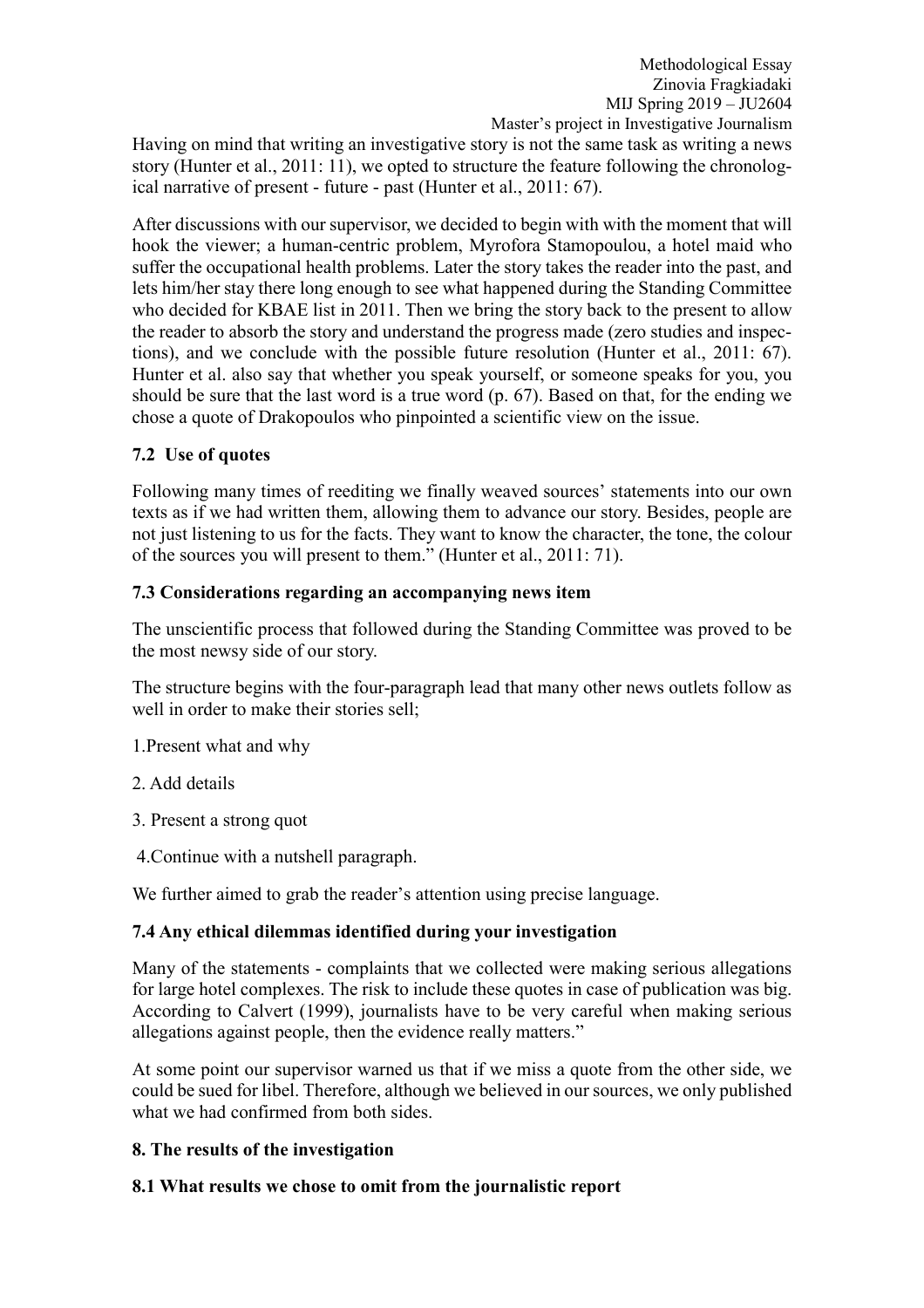Apart from the aforesaid statements that we could not use without presenting comments from the other side, we further omitted legal terms or figures as they would make the story difficult to read. Also, many facts that were very interesting for us were not relevant information to the story such as the wages of maids.

# **8.2 Reflections on the investigation with regard to course literature**

Hunter et al. state that viewers love stories that bring them added value and that Investigative journalism is not only or mainly a product; it is a service, and that service is making peoples' lives stronger and better. Through this project we tried to gather information that people - basically employees - can't find anywhere else, information that they can trust, and that gives them power over their lives(Hunter et al., 2011: 10).

We further stuck to the idea that our subject is something we should know about in effect by saying "look at this, isn't it shocking!" (Hugo de Burgh, 2008)

Investigative reporter's Nils Hanson advice for line-by-line editing had the most intense reflection on our final product. Especially the part of asking ourselves, "What might generate criticism?" Helped us not to take those parts out, but instead, address those critiques in our story.

Therefore, we edited our final product based on what Nils Hanson describes as a good story: it has impact, drama, emotion and "colour". The story adds a new aspect to a broader story (working conditions in the tourism sector), gets people talking and tells you that "something must be done". Above all, we did not only want to show the facts, but "the truth about the facts."

# **8.3 Choice of photographic images used in the feature**

From a technical point of view, filming b-rolls and capturing images inside hotel rooms was not doable, so we chose to film façades instead. Same happened with the Ministry of Labor Social Insurance and Social Solidarity. Moreover, maids did not want to get pictured or share pictures from their working environments.

## **8.4 Full and detailed list of all sources**

The team organised all our sources according to the suggestions of 'Story-Based Inquiry' (p. 55-60): [https://docs.google.com/spreadsheets/d/1fbOExN](https://docs.google.com/spreadsheets/d/1fbOExN-xus2vzaHB0T6BISydp5JB0R5zir_AbD1R_sA/edit%23gid=1063080649)[xus2vzaHB0T6BISydp5JB0R5zir\\_AbD1R\\_sA/edit#gid=1063080649](https://docs.google.com/spreadsheets/d/1fbOExN-xus2vzaHB0T6BISydp5JB0R5zir_AbD1R_sA/edit%23gid=1063080649)